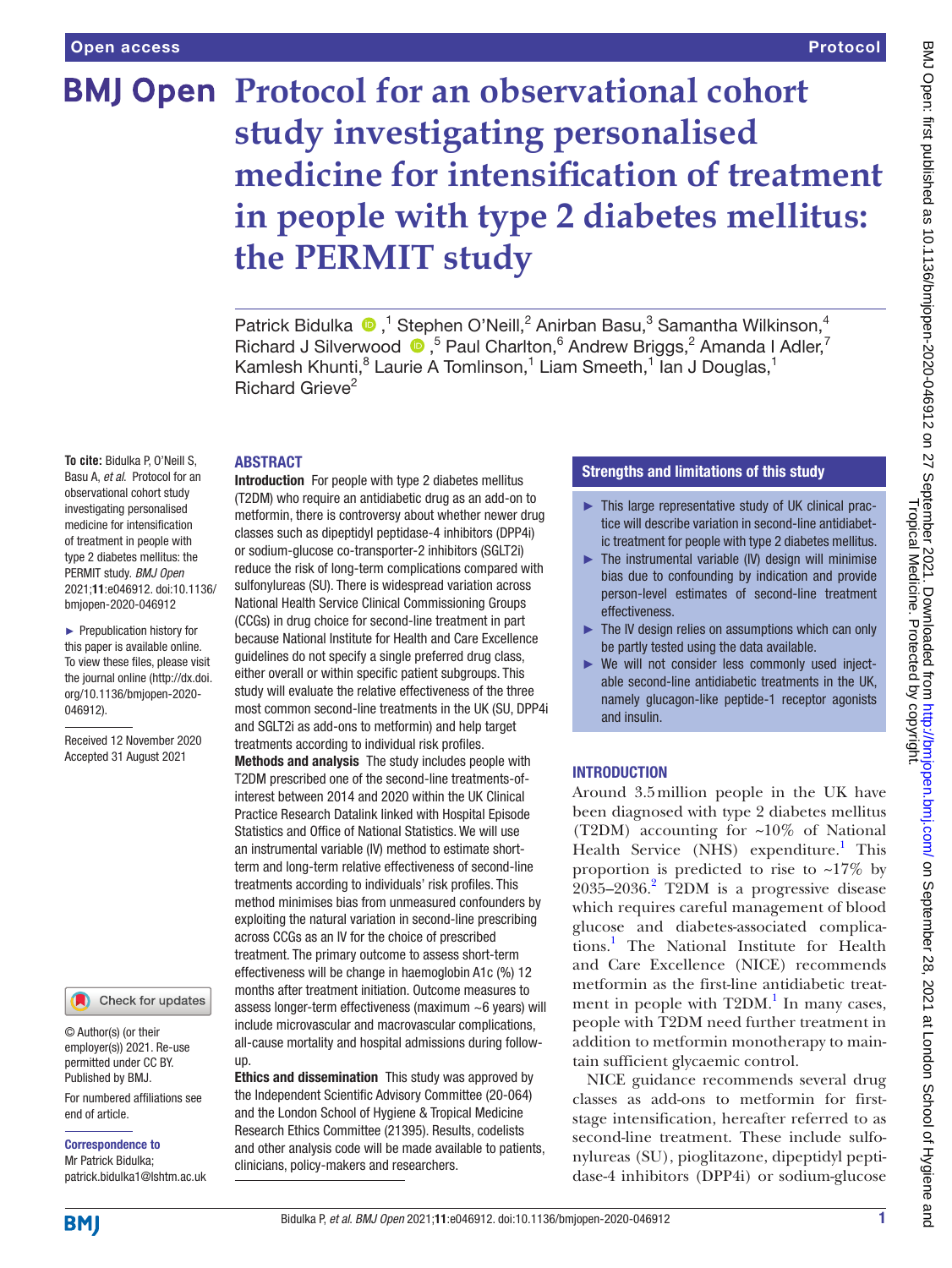co-transporter-2 inhibitors (SGLT2i).<sup>1 3</sup> NICE guidance recommends considering individual clinical circumstances when selecting T2DM drug treatment. For instance, SGLT2i are recommended as second-line treatment if the person is at high risk of hypoglycaemia or when SU are not tolerated or are contraindicated. $1^3$  However, these guidelines do not specify a single preferred drug class, either overall or within specific groups sharing clinical characteristics.<sup>[1](#page-7-0)</sup> Research using a representative sample of the UK primary care population up to 2017 showed that SU, DPP4i and SGLT2i, each in combination with metformin, are the most commonly prescribed second-line treatments.<sup>[4](#page-8-1)</sup>

There is wide variation in the proportion of people prescribed these drugs in addition to metformin across NHS Clinical Commissioning Groups (CCGs), who commission local NHS services, suggesting clinician pref-erence may influence treatment choice.<sup>[4](#page-8-1)</sup> In particular, the variation in SGLT2i prescribing suggests that some clinicians may prescribe these drugs even for those patients who are not considered at high risk of hypoglycaemia and therefore eligible for SU.

Similar to NICE guidance, an international consensus statement published in 2018 did not specify a single preferred drug class for second-line treatment, but recommended that choice is 'personalised' to individual characteristics and risk profiles. This statement was updated in 2019 in light of new evidence supporting SGLT2i or glucagon-like peptide-1 receptor agonist (GLP1RA) use after metformin for those with atherosclerotic cardiovas-cular disease (CVD), or those at high CVD risk.<sup>[5](#page-8-2)</sup> However, regulators, clinicians and patients remain uncertain about how best to tailor second-line antidiabetic treatment based on individual characteristics.

Meta-analyses have reported that compared with other antidiabetic treatments, second-generation or third-generation SU are not associated with higher risk of death or cardiovascular (CV) events.<sup>67</sup> A recent CV outcome trial reported that the safety profile of glimepiride (SU drug class) was similar to linagliptin (DPP4i drug class).[8](#page-8-4) Several placebo-controlled trials reported that SGLT2i reduced major CV events in people with T2DM.<sup>9–12</sup> While head-to-head randomised controlled trials (RCTs) can provide unbiased estimates of relative effectiveness, the range and number of participants included in head-to-head RCTs of alternative second-line treatments are insufficient to provide reliable estimates of long-term effectiveness according to individual-level risk profiles.[13–15](#page-8-6)

Observational studies comparing outcomes of alternative second-line drug regimens have reported that SU, DPP4i and SGLT2i combined with metformin are all associated with haemoglobin A1c (HbA1c) reductions compared with metformin alone<sup>16 17</sup>; however, some reported that SU are associated with higher risk of CV events.<sup>7 18</sup> These observational studies did not recognise that people who receive SU may have been a more severe case mix according to unmeasured prognostic variables

(eg, frailty) meaning results are likely biased due to confounding by indication.<sup>19</sup>

#### Aims and objectives

This study aims to investigate the relative effectiveness of SU, DPP4i or SGLT2i in combination with metformin as second-line antidiabetic drug treatments on key T2DM outcomes, and how treatment decisions should be tailored to an individual's risk factor profile to maximise clinical benefit. We will use advanced quantitative methods to minimise the impact of confounding by indication and allow for heterogeneity according to patient characteristics.

The study's objectives are to: (1) Describe baseline characteristics and treatment patterns overall, and by clinically important subgroups, for SU, DPP4i and SGLT2i in combination with metformin as second-line T2DM treatment; (2) Estimate the relative short-term (12 month) effectiveness of SU, DPP4i or SGLT2i combined with metformin on levels of HbA1c, overall and according to individual risk-factor profiles and (3) Estimate the longterm (maximum ~6 years) effectiveness of SU, DPP4i or SGLT2i combined with metformin on incident microvascular and macro-vascular complications, overall and according to individual risk-factor profiles.

# METHODS AND ANALYSIS

### Data resources

We will identify the study population using the UK Clinical Practice Research Datalink (CPRD), $20\frac{2}{1}$  a pseudonymised primary care database which includes detailed demographic/lifestyle data, clinical diagnoses and measurements, primary care prescriptions, referrals and laboratory test results for approximately 20% of the UK population. Both the CPRD Gold and Aurum datasets will be used to identify people eligible for inclusion, providing a representative population of people with T2DM eligible for the second-line treatments of interest. $20\,21$ 

Linkage to Hospital Episode Statistics (HES) is available for approximately 70% of English practices and will be used to gather secondary care data for the study population. HES Admitted Patient Care data includes complete in-patient admissions data to all NHS hospitals in England.<sup>22</sup> These secondary care data include admission and discharge dates, diagnoses and other descriptive information (eg, ethnicity). Linkages will also be made to the Office of National Statistics to obtain mortality data and the Index of Multiple Deprivation (IMD) as a personlevel proxy of socioeconomic status (SES).

#### Sample selection/study population

The study population will include people registered with a CPRD-contributing practice, aged 18 years or older, diagnosed with T2DM who intensify antidiabetic treatment from metformin-monotherapy to a combination of metformin and SU, DPP4i or SGLT2i (second-line treatment) between 2014 and 2020 ([figure](#page-2-0) 1).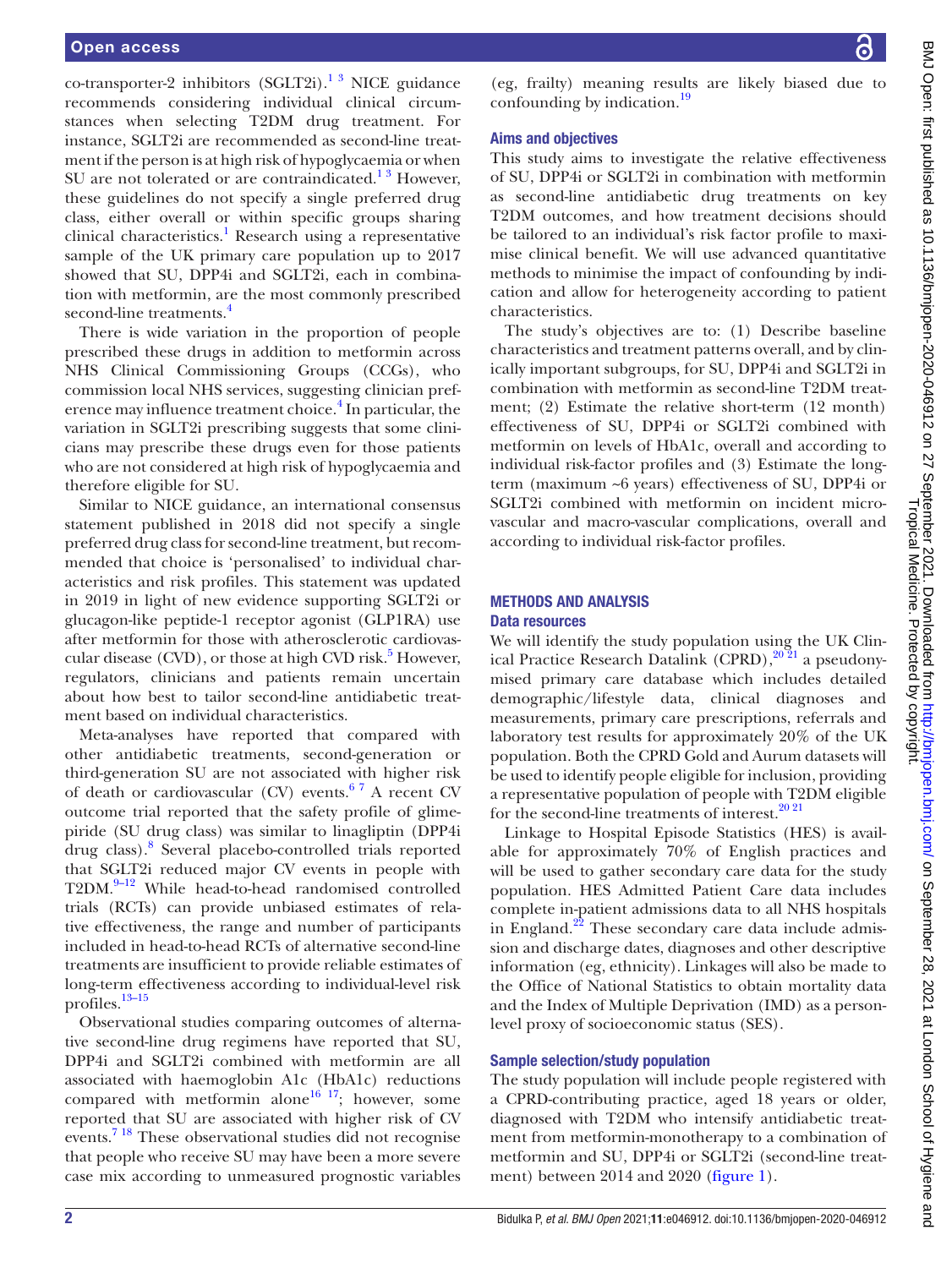

<span id="page-2-0"></span>Figure 1 Flow diagram illustrating the identification of the study cohort of people with type 2 diabetes mellitus (T2DM) who initiate second-line antidiabetic treatment with metformin and one of sulfonylurea (SU), dipeptidyl peptidase four inhibitor (DPP4i) or sodium-glucose cotransporter two inhibitors (SGLT2i). CPRD, Clinical Practice Research Datalink; eGFR, estimated glomerular filtration rate; HES, Hospital Episode Statistics; MTF; metformin.

We will identify people within CPRD with at least one prescription for metformin monotherapy and one other antidiabetic medication in primary care between 1 January 2011 and 31 March 2020, registered at a general practice (GP) contributing research-quality data at the prescription date, and registered with their GP for at least 1year prior to the first metformin or other antidiabetic prescription, to ensure that we are studying new users. The study population will be limited to people with a T2DM primary care code, on or before the antidiabetic index date to exclude those prescribed antidiabetic medications for other indications (eg, polycystic ovarian syndrome or pre-diabetes). Using the individual's entire prescribing history with their registered GP, we will include only people who initiate antidiabetic treatment with metformin, and intensify metformin-monotherapy with a first-time prescription for one of the three secondline antidiabetic drug treatments of interest after 1 January 2014. We chose this date for the evaluation of these three treatments as prior to this only a small minority of people in the UK were prescribed SGLT2i.<sup>[4](#page-8-1)</sup> People who intensify with two or more drug classes on the same date, who discontinue metformin monotherapy prior to a prescription for SU, DPP4i or SGLT2i, or who are prescribed a different drug class as second-line treatment (eg, thiazolidinedione (TZD), insulin, GLP1RA) will be excluded. In addition, we will exclude people with estimated glomerular filtration rate (eGFR) below  $30 \text{ mL/min} / 1.73 \text{m}^2$ since SGLT2i are contraindicated for this group. $^{23}$  We will

also exclude women who were pregnant in the 12 months prior to second-line treatment initiation since prescribing guidelines recommend different treatments for pregnant and breastfeeding women.<sup>[24](#page-8-13)</sup>

### **Exposures**

Exposure groups will include people prescribed SU, DPP4i or SGLT2i as an add-on to metformin. We will not consider other less commonly prescribed T2DM intensification treatments namely TZD, insulin and GLP1-RA since these treatments combined account for less than  $10\%$  of second-line therapy regimens in the UK.<sup>4</sup>

The first prescription date for second-line treatment will be considered baseline. To reduce misclassification of people who switch treatments rather than add-on to metformin, we require an additional prescription for metformin on the same date or within 60 days after the first prescription for the second-line drug prescription (SU, DPP4i or SGLT2i). This follows precedent research which used the same definition for second-line antidiabetic treatment in the same database.<sup> $4\frac{25}{1}$ </sup> The study will take an intention-to-treat approach, where each person will contribute to the original exposure group to which they were assigned, irrespective of which treatments they may be prescribed subsequently. People will remain exposed until the date the data are censored by death, the patient leaving the GP practice, the GP practice stops contributing to CPRD, or 31 July 2020. We will use the prescription duration recorded in primary care, plus a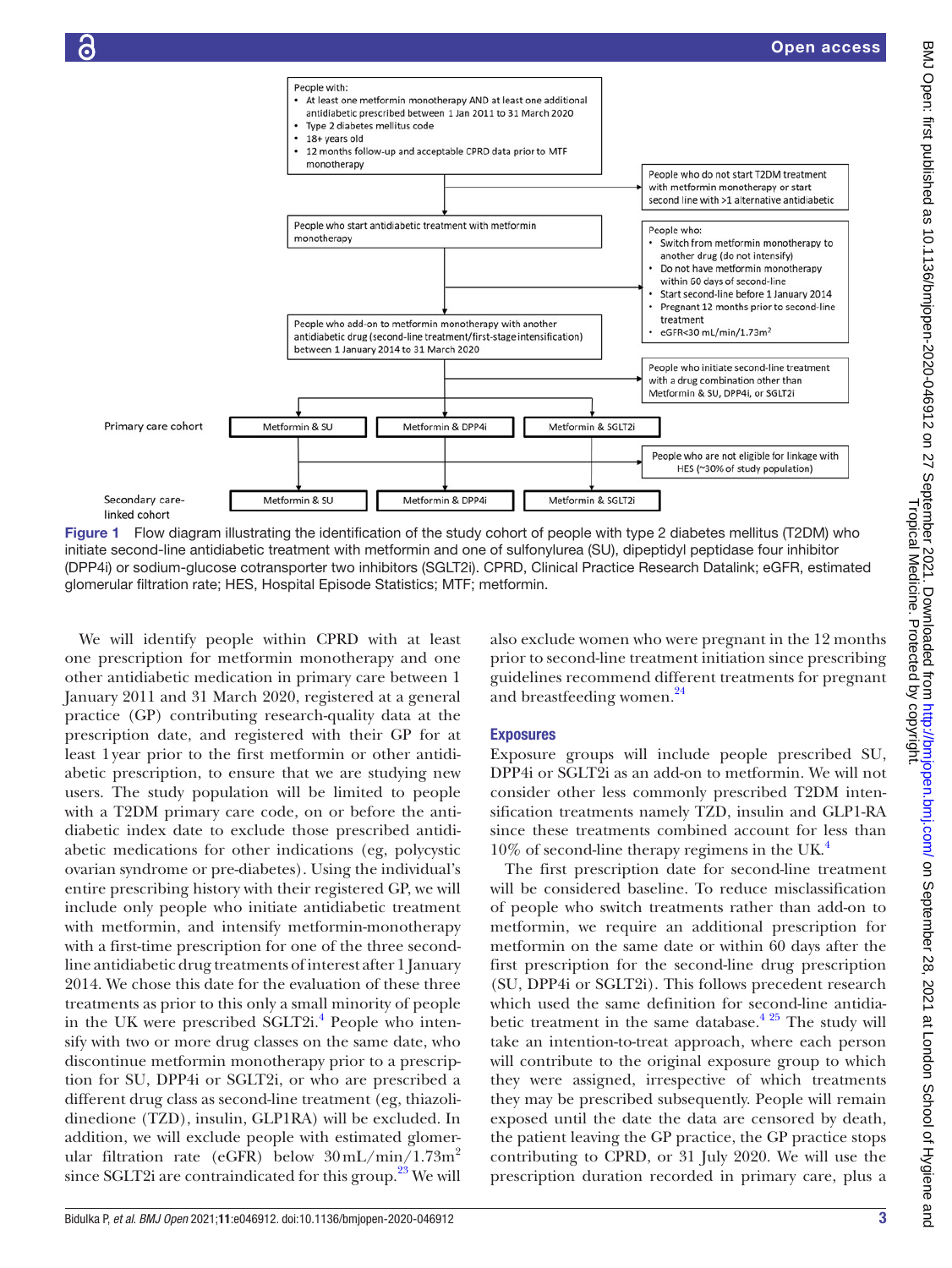#### Open access

60-day grace-period to account for stock-piling medicines, to mark the end of a prescription. Where these data are missing, we will impute the length of prescription with the mean duration of prescription at the practice level, plus the 60-day grace-period, to mark the end of a prescription. Data on subsequent anti-diabetic treatments (third line, fourth line, etc) will be described in those who discontinue second-line treatment.

The study requires information on each person's adherence to antidiabetic treatments. First, to provide a 'baseline' measure of adherence, we require a measure of each person's adherence to metformin monotherapy in the year prior to second-line treatment. We will then assess whether baseline adherence modifies the relative effectiveness of the alternative second-line treatments. Second, we will calculate treatment adherence during the follow-up to help interpret the estimates of the relative effectiveness of the alternative second-line treatments. For both measures of adherence, we will calculate defined daily dose (DDD) from the number of tablets and dosage instructions prescribed versus the duration of the period in question.

#### **Covariates**

We will use primary care demographic data, diagnosis codes (Read or SNOMED for CPRD Gold and Aurum, respectively), and laboratory test results recorded prior to second-line treatment initiation, to define our main list of potential confounders. These include age, sex, IMD, time on first-line antidiabetic treatment (as a proxy for diabetes duration), GP size, relevant coprescriptions prescribed within 60 days of second-line treatment initiation (renin-angiotensin system inhibitors, statins), history of proteinuria and comorbidities at baseline (myocardial infarction (MI), unstable angina, stroke, ischaemic heart disease, hypoglycaemia, congestive heart failure (CHF), chronic kidney disease (CKD), end-stage renal disease (ESRD), cancer (any), advanced eye disease and lower extremity amputation). CKD status will be defined using serum creatinine test results to derive eGFR, using cutpoints defined by the Kidney Disease Improving Global Outcomes guidelines for CKD, but without requiring two measures 3 months apart. $26$  We will also identify HbA1c, systolic blood pressure (SBP), diastolic blood pressure (DBP), eGFR, body weight and body mass index  $(BMI)^{27}$ using values recorded in the 180 days period before the second-line antidiabetic treatment initiation date in the primary care record. Time between baseline clinical measures and second-line treatment initiation will also be included as covariates. We will follow previous observational research, $^{28}$  in undertaking secondary analyses that include additional potential confounders that are defined in primary care records, but for which we anticipate relatively high levels of missing data, namely: ethnicity, high-density lipoprotein (HDL), low-density lipoprotein (LDL), total cholesterol, triglycerides, smoking and alcohol status. In the HES-linked cohort, we will use International Classification of Diseases 10th Revision (ICD-10)

diagnosis codes recorded as part of previous hospitalisations in conjunction with primary care data to define comorbidities. We will also use ethnicity recorded in HES for people whose ethnicity is missing within the primary care data. Codelists for all covariates defined in primary and secondary care will be published alongside study results.

#### **Outcomes**

The primary outcome for objective 2 (short-term relative effectiveness) will be absolute change in HbA1c% at 12 months follow-up. This change in  $HbA1c\%$  will be quantified by contrasting follow-up versus baseline laboratory test data recorded in CPRD for each exposure. Secondary outcomes that will also be reported at 12 months after baseline include HDL, LDL, total cholesterol, triglycerides, SBP, DBP, eGFR, body weight and BMI. In defining the 12-month follow-up measurement, the available measure that is closest in time to the 12 months from baseline will be used, recognising that within the pilot data, a median interval in HbA1c measurement of 5 months was observed. Patients without the relevant measurement between 9 and 15 months will be designated as having 'missing 12-month data' (see missing data section). We will also report change in HbA1c at  $6-18$ , 24–30 and 36months follow-up, again using the closest HbA1c measure in the 3 months before and after the follow-up time point of interest.

Outcomes for long-term relative effectiveness (objective 3) will include macrovascular and microvascular conditions such as CV outcomes (MI, CHF, unstable angina, stroke), renal outcomes (nephropathy, ESRD, 40% decline in eGFR from baseline<sup>[29](#page-8-17)</sup>) and lower limb amputation. Additional outcomes will include hypoglycaemia, time-to-cessation of second-line treatment or treatment switching, adherence calculated according to DDD, allcause mortality and number of hospital admissions (any reason).

The assessment of long-term outcomes will use the maximum available follow-up. The investigation of microvascular and macrovascular complications including any hospitalisations will require HES data linked to CPRD, and so the patients in the CPRD cohort who cannot be linked to HES (an expected 30%–40%) will be excluded from this aspect of the evaluation.<sup>20 21</sup> Hospital admissions, including microvascular and macrovascular complications, will be identified in HES using ICD-10 diagnosis codes. Clinical diagnoses in primary care coded using Read (CPRD Gold) or SNOMED (CPRD Aurum) codes will be used in addition to secondary care data to identify outcome events. eGFR will be calculated using serum creatinine recorded in primary care as an input in the CKD-EPI formula.<sup>30</sup> We will define nephropathy as new-onset albuminuria or eGFR  $\langle 60 \text{ mL/min} / 1.73 \text{m}^2$ in people with eGFR ≥60 mL/min/1.73m<sup>2</sup> and no raised albumin to creatinine ratio within 2years of secondline treatment initiation. A 40% decline in eGFR will be defined as an eGFR measure ≤40% of baseline eGFR.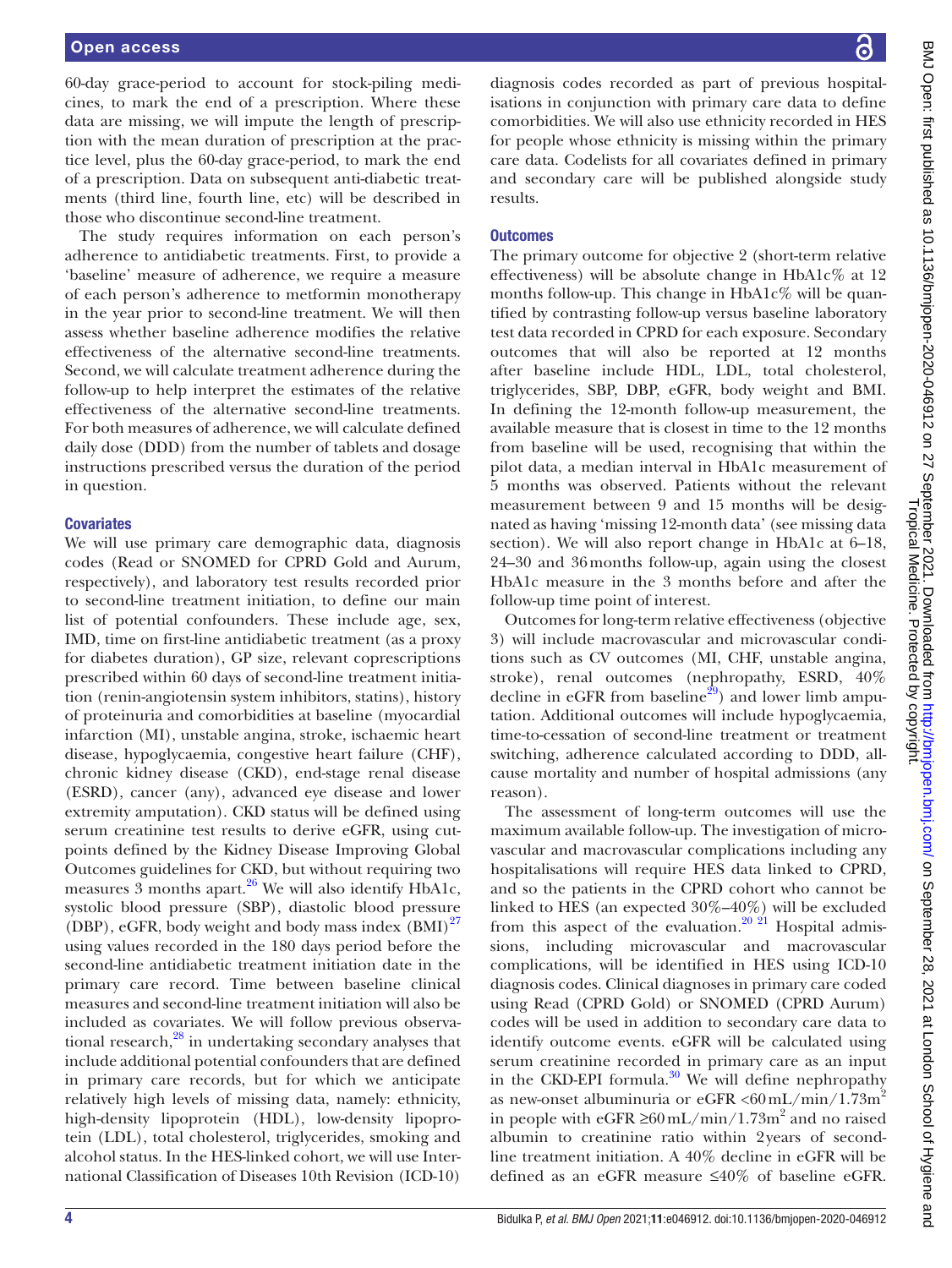ESRD will be identified by primary care coding for ESRD and/or renal replacement therapy (RRT) by the GP.

#### Analytical approach

# Objective 1: Describing UK treatment patterns for secondline T2DM treatment, and summarising the results of relevant published RCTs to contextualise the study findings

We will describe trends in prescribing for T2DM secondline treatment for the duration of the study period across the UK and between CCGs. This analysis will update previous research which described the same second-line treatment use in the UK from 2000 to 2017, and will employ similar methods.<sup>[4](#page-8-1)</sup> These descriptive statistics will inform the assessment of the validity of the assumptions that underlie the overall study design. Baseline characteristics listed in the covariates section will also be described for this cohort, overall and stratified by exposure group. We will also conduct a literature review to summarise published RCTs which describe the relative effectiveness of alternative second-line antidiabetic treatments of interest to this study. This will help contextualise the results of this observational study (cf. objectives 2 and 3). We will consider reasons for any possible differences between this observational study compared with published RCTs, including residual confounding and differences in the study populations.

# Objectives 2 and 3: Instrumental variable (IV) design to estimate relative treatment effectiveness overall and by subgroup

Studies which apply traditional risk adjustment approaches with little information on case severity may provide biased estimates of treatment effectiveness. We will therefore use an IV design $\frac{31\,32}{1}$  to estimate treatment effectiveness in the presence of residual confounding. The IV for second-line drug treatment in this study will be each CCG's prescribing history, recognising that the choice of second-line treatment may involve the hospital diabetologist, the GP, other healthcare professionals, and the individual. We will define 'CCG prescribing history' as the proportion of people prescribed each second-line treatment in the CCG for the last complete calendar year prior to the treatment intensification currently under consideration. This IV encourages receipt of the



<span id="page-4-0"></span>Figure 2 Instrumental variable design to be applied in this study comparing three options for second-line antidiabetic treatment. CCG, Clinical Commissioning Group; DPP4i, dipeptidyl peptidase-4 inhibitors; HbA1c, haemoglobin A1c; SGLT2i, sodium-glucose cotransporter-2 inhibitor; SU, sulfonylureas.

treatment but does not have a direct effect on outcomes except through the treatment prescribed [\(figure](#page-4-0) 2). Using CCG prescribing history as the IV follows pharmacoepidemiological research $32$  that uses provider preference as an instrument for treatment prescribed.

In our pilot CPRD data, $<sup>4</sup>$  $<sup>4</sup>$  $<sup>4</sup>$  the proportions of people</sup> prescribed each second-line treatment regimen varied widely. For example, in 2014 the ranges across CCGs were 5%–100% (SU), 0%–90% (DPP4i) and 0%–35% (SGLT2i).[4](#page-8-1) These proportions have changed over time but similar people received different second-line treatment regimens simply according to CCG prescribing preference or time period.<sup>[4](#page-8-1)</sup>

This study's design will exploit this wide variation in the choice of second-line treatment. We will use this IV to estimate the relative effectiveness of alternative secondline treatments while minimising bias from unobserved confounding. We will use a 'local IV estimator'<sup>33</sup> to allow for heterogeneity according to unobserved characteristics (eg, lifestyle choices) as well as observed characteristics (eg, baseline HbA1c) when reporting the relative effectiveness of the alternative second-line treatments according to individual risk factor profiles.

# IV assumptions

The validity of our IV design relies on three key assumptions: the IV must (1) strongly predict the treatment prescribed; (2) be independent of baseline unmeasured covariates; and (3) only affect the outcome through the treatment prescribed. $31$  The IV design will lead to bias if the prescribing history of the CCG has a direct effect on the outcome. We carefully assessed whether the CCG's prescribing history met the criteria for an IV. Our pilot data showed it was strongly associated with the secondline treatment regimen prescribed (assumption 1). We also found that prescribing history balanced the observed covariates (assumption 2, [figure](#page-5-0) 3). We are unable to assess empirically whether clinicians' prescribing history is independent of unmeasured confounders; however, it is likely that participants will attend their local GP without considering their prescribing history, and unlikely that the CCGs prescribing history would have a direct effect on outcomes (assumption 3). For example, it is unlikely that simply because a CCG shows a preference for prescribing SU the participants' outcomes would be better (or worse) regardless of the treatment actually prescribed. We will reassess each assumption using the full study dataset and undertake sensitivity analyses to test these assumptions.

### Power considerations

Power calculations were conducted prior to accessing study data. Clinically meaningful between-treatment difference in HbA1c from baseline is considered to be 0.3percentage points (eg, from 8.0% to 7.7%) by the European Medicines Agency<sup>[34](#page-8-22)</sup> and 0.5 percentage points by NICE. $35$  We based our power calculations on these numbers and assuming an SD of  $2.4^{36}$  We follow methodological recommendations for power calculations with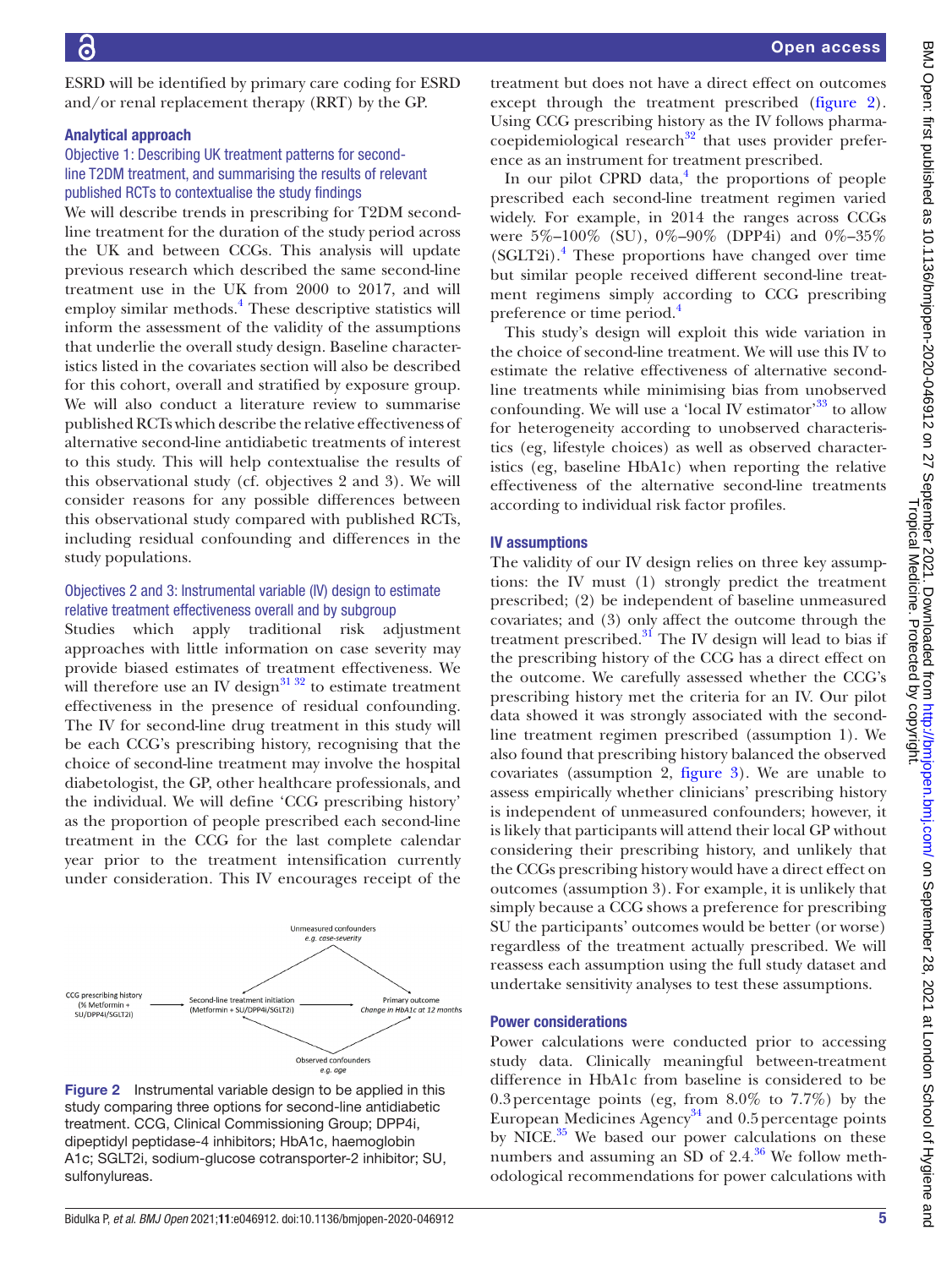These demonstrate that clinician choice of different first-stage intensification therapies show remarkably little relationship with clinical risk factors, strongly suggesting the IV approach will produce balanced and valid comparison groups

(A) Preference for DPP4i prescription (prescriptions of DPP4i excluding current participant / total prescriptions) by year and CCG.

(B) Preference for SGLT2i prescription (prescriptions of SGLT2i excluding current participant / total prescriptions) by year and CCG.





IV designs and consider that the proportion of people who actually receive the treatment predicted by the IV is 80%, but also consider scenarios where the IV is weaker (70% compliance) and stronger (90% compliance).<sup>31</sup> We require 80% power at the 5% (two-sided) level of statistical significance, with a Bonferroni correction to account for multiple comparisons to get a familywise error rate of 5%. [Table](#page-5-1) 1 shows the requisite sample sizes of the two treatment groups projected to have the fewest participants (SU and SGLT2i). The study will include approximately 25700 participants (SU=6000, DPP4i=13000, SGLT2i=6700) based on an initial feasibility count, which will be more than sufficient for detecting whether clinically significant differences in the primary endpoint are statistically significant.

### Planned analyses

We will examine the relevant trends in prescribing between 2014 and 2020 by CCG, and by year, and summarise baseline covariates using data collected prior to the index date for second-line treatment.

We will provide personalised estimates of treatment effectiveness using the local IV (LIV) approach<sup>33 37</sup> to

<span id="page-5-0"></span>predict the counterfactual outcomes that each person would experience if they were prescribed each second-line treatment. We will use probit regression models $38$  to estimate the propensity to receive each treatment according to observed characteristics, and CCG preference for each second-line regimen (the IV). We will estimate the relationship of each outcome with observed characteristics, and the propensity for each second-line treatment using generalised linear models  $(GLMs)$ <sup>39</sup> for continuous and count outcomes. For time-to-event outcomes (eg, time to second-line treatment cessation, time to each microvascular or macrovascular complication), we will recognise that the period of observation may differ across individuals due to censoring. We will describe each endpoint by plotting Kaplan-Meier curves, and estimate each treatment effect using discrete-time hazard models.<sup>40</sup> SEs will be calculated with non-parametric bootstrapping, and will account for clustering of individuals within practices.

These models will be used to estimate the relative effect of prescription of SGLT2i vs SU, DPP4i versus SU and SGLT2i vs DPP4i for the primary and secondary outcomes. Personlevel treatment effects will be calculated as the difference

<span id="page-5-1"></span>

| Table 1 Required sample size (N) for the IV design according to instrument strength (level of compliance) and magnitude of |  |  |  |
|----------------------------------------------------------------------------------------------------------------------------|--|--|--|
| effect size at 80% power and 5% (two-sided) level of statistical significance                                              |  |  |  |

|                                                                                            | Level of compliance (IV strength) |                    |           |                    |           |                    |  |
|--------------------------------------------------------------------------------------------|-----------------------------------|--------------------|-----------|--------------------|-----------|--------------------|--|
|                                                                                            | 70%                               |                    | 80%       |                    | 90%       |                    |  |
| Effect size: between-treatment difference in mean HbA1c<br>reduction baseline to 12 months | <b>SU</b>                         | SGLT <sub>2i</sub> | <b>SU</b> | SGLT <sub>2i</sub> | <b>SU</b> | SGLT <sub>2i</sub> |  |
| 0.3                                                                                        | 4556                              | 1952               | 3488      | 1495               | 2756      | 1181               |  |
| 0.4                                                                                        | 2563                              | 1098               | 1962      | 841                | 1550      | 664                |  |
| 0.5                                                                                        | 1640                              | 703                | 1256      | 538                | 992       | 425                |  |

DPP4i, dipeptidyl peptidase-4 inhibitors; IV, instrumental variable; SGLT2i, sodium-glucose cotransporter-2 inhibitor; SU, sulfonylureas.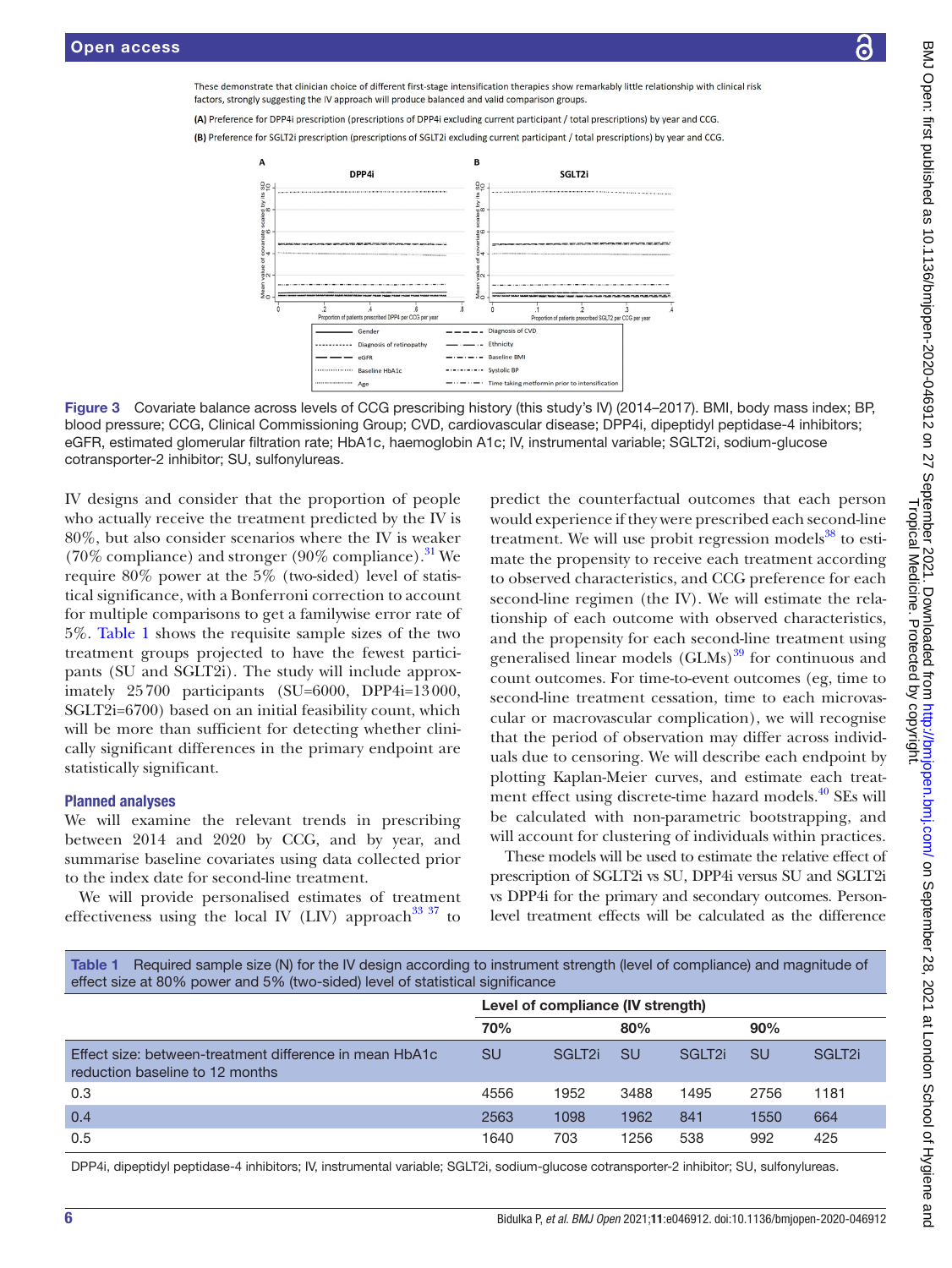in predicted outcomes following prescription of the alternative drugs. These person-level treatment effects will be aggregated to report the relative effectiveness of the treatments prescribed overall, and by prespecified subgroups. These prespecified subgroups will include: people with and without CV comorbidities overall and by subtype of CVD, people with baseline eGFR  $\geq 60$  mL/min/1.73 m<sup>2</sup> vs baseline eGFR < $60$ mL/min/1.73 m<sup>2</sup>, age groups, sex, ethnicity, BMI (based on WHO categorical definition $41$ ), adherence to metformin and baseline HbA1c levels. We will consider finer eGFR subgroupings, age categories and HbA1c levels based on descriptive statistics (objective 1) prior to any relative effectiveness analyses (objectives 2–3). Any additional subgroups will be informed by descriptive statistics of each covariate, and the advice of a panel of healthcare professionals, building on those identified in a literature review. The clinical panellists will include diabetologists, GPs and practice nurses involved in care for people with T2DM.

# Missing data

In our primary analysis, we will use a complete-case approach based on the main potential confounders listed in the covariates section. We will conduct secondary analyses using complete cases for the full list of potential confounders, including those expected to have a high proportion of missing data (see covariates section), which we do not expect to be missing at random. Because we cannot assume covariate measurements are missing at random and the IV model is computationally intensive, we will not use multiple imputation.

We will adopt two main approaches based on the type of missingness for outcome data: (1) linear interpolation using values recorded during follow-up, and (2) inverse probability weighting (IPW) to those people lost to follow-up with no subsequent outcome measure. We will use linear interpolation for values that are intermittently missing during follow-up, for example, if HBA1c at 12 months is required, but the available measures are at 3-month and 17-month follow-up, which fall outside the requisite time window (9–15 months). This method was used in precedent diabetes research with observational data.<sup>42</sup> For those settings, were the patient is lost to follow-up and there is therefore no subsequent HbA1c measure available, we will use IPW, reweighting the data for those with available observations to represent the group lost to follow-up, assuming therefore that the HbA1c data are missing at random. $42\frac{43}{12}$ 

# Sensitivity analyses

We will conduct sensitivity analyses falling under three broad categories: (1) Modified study population inclusion and exclusion criteria to evaluate the validity of our IV assumptions in subgroups where there is arguably less equipoise in the choice of second-line treatment<sup>44</sup>; (2) Comparing the larger primary care unlinked cohort with the primary care population linked to secondary care data (HES) and (3) Evaluating the robustness of our statistical methods.

Under the first category of sensitivity analyses, we will exclude people with contraindications for SU (eg, liver disease) who are prescribed SGLT2i, as this prescribing may not be due to CCG preference. We will also expand the eGFR exclusion to all those with eGFR  $\langle 60 \text{mL/min}/1.73 \text{m}^2 \rangle$  (vs  $eGFR < 30$  mL/min/1.73m<sup>2</sup> in the main analysis). In addition, we will include people who are censored or die during the first 60 days after a prescription for SU, DPP4i or SGLT2i without a prescription for metformin in the same time period to consider the impact of potentially misclassifying these people as switching from metformin monotherapy instead of adding on to metformin monotherapy. Under the second category of sensitivity analyses, we will repeat the analyses for objectives 1 and 2 limited to the HES-linked subpopulation from CPRD who are eligible for the long-term outcomes (objective 3). Third, we will assess the robustness of findings to alternative statistical models for the LIV approach, outcome regressions and alternative approaches to handling missing data.<sup>45</sup>

# Patient and public involvement

Two PP representatives were consulted when designing this study prior to obtaining funding. One has close family experience of type 1 diabetes as a carer and the other was recently diagnosed with T2DM. Both PP representatives have discussed the study with local patients and obtained future workshop interest. Our PP representatives reinforced that the study design, outcomes and interpretation should recognise the importance of personalising treatment choice according to the individual's experience, and according to their age, weight, ethnicity and more general lifestyle choices. The PP representatives have supported plans for two study workshops that will inform the translation of results to patients and the public. The PP representatives have emphasised the importance of developing accessible preworkshop information to help participants prepare. The PP representatives will help inform the way the study presents and communicates results so they are accessible to patients and the general public.

# Strength and limitations

This study will exploit the natural variation in prescribing patterns for second-line antidiabetic treatment across CCGs within similar groups of people by using an IV study design. This design minimises potential biases resulting from unmeasured confounders, a major limitation in observational research. The large and representative sample from UK primary care will improve the generalisability of this study's results and allow for stratification on prespecified baseline risk factors, helping patients and their providers choose treatments based on personal risk profiles to maximise clinical benefit. While the IV relies on three major assumptions which may limit the validity of our estimates, we will evaluate the strength of our assumptions in sensitivity analyses.

A potential limitation is that the required natural variation in prescribing may not exist for those people who are prescribed SGLT2i as second-line treatment because they do not tolerate or have a contraindication for SU, as per current<sup>6</sup>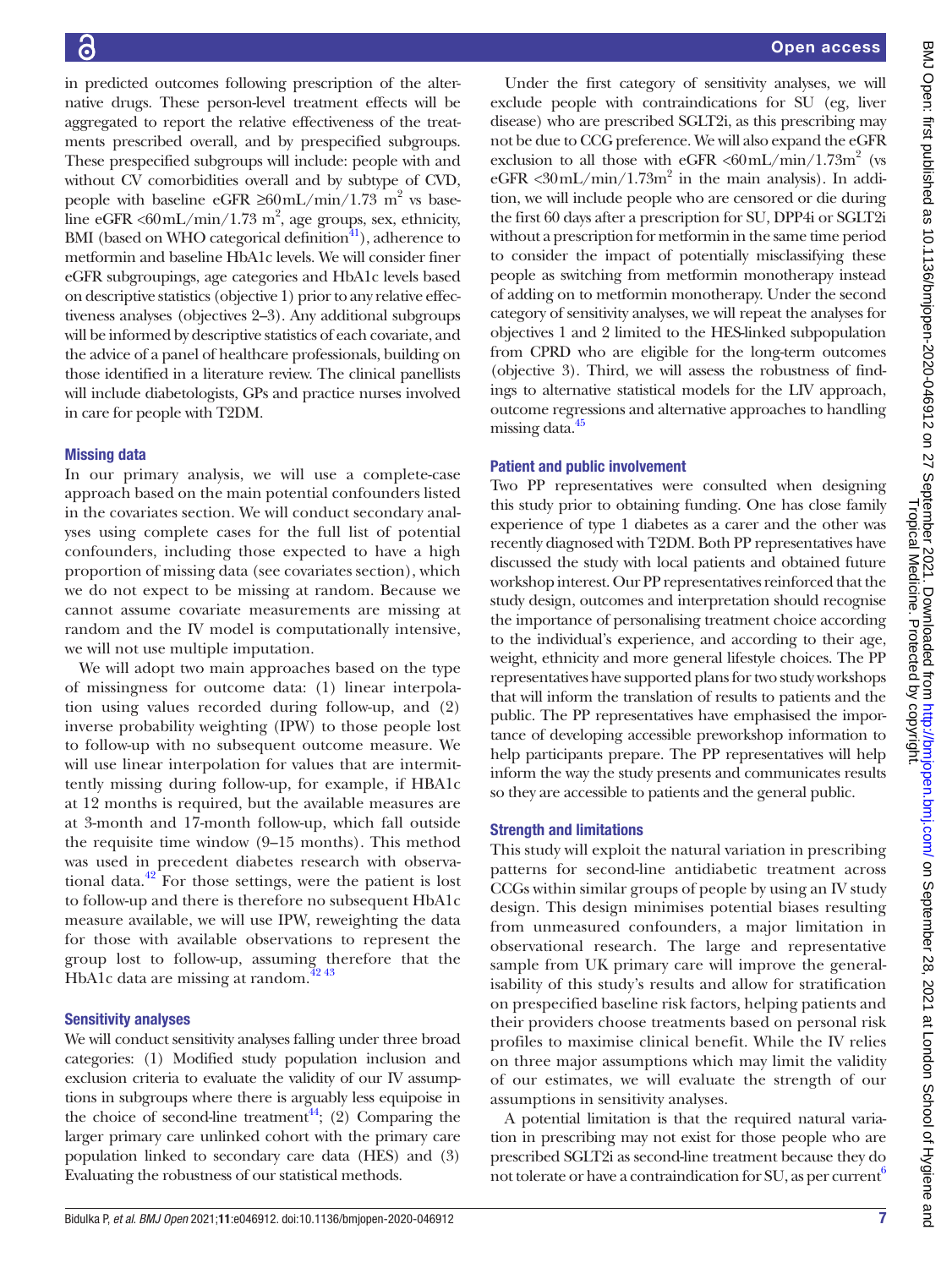NICE guidelines.<sup>[3](#page-8-32)</sup> We will investigate this potential source of bias by undertaking a sensitivity analysis excluding those in the SGLT2i exposure group with contraindications for SU. In addition, our study may be susceptible to non-differential outcome misclassification, as we are unable to link our data to additional audit datasets with more detailed outcome information (eg, laboratory tests) such as the Myocardial Ischaemia National Audit Project (MINAP).[46](#page-8-33) However, a previous study shows that the majority of MINAP acute MI events in the general England and Wales populations are also recorded in CPRD and HES.<sup>47</sup>

#### Future work

The results of this study will be used in future research which aims to predict long term outcomes and associated costs to the NHS beyond this study's maximum follow-up. To do this, we will adapt a diabetes microsimulation model developed using observational data from the United States Veterans' Affairs database<sup>48</sup> to the UK setting. We will use a personalised approach to second-line treatment by using the estimates of relative effectiveness within the subgroup analyses in this study. We will publish the analysis plan for this work separately.

# Ethics and dissemination

#### **Ethics**

This study will be based in part on data from the CPRD obtained under licence from the UK Medicines and Healthcare products Regulatory Agency. The data are provided by patients and collected by the NHS as part of their care and support. The interpretation and conclusions contained in this protocol are those of the authors alone. The study was approved by the Independent Scientific Advisory Committee (approval number 20-064) and the London School of Hygiene & Tropical Medicine Research Ethics Committee (reference number 21395). GPs have opted-in to contributing data to the CPRD, while individuals registered at these GPs may opt-out. Individual-level consent was not necessary since these data are deidentified.

#### Dissemination/outputs

This study's outputs will be designed in collaboration with our expert advisory panel and PP representatives to help ensure this study can inform future clinical guidelines and care for people with T2DM. Results will be published open-access in peer-reviewed journals and presented at scientific conferences. Additional emphasis will be placed on the implementation of advanced quantitative methods in this study, which will provide general guidance for future studies on how the overall approach of combining these methods with routinely available electronic health data can provide insights to inform person-level care. We will provide recommendations via the Academic Health Sciences Networks to commissioners and T2DM care providers on how to target second-line antidiabetic treatment to individuals and patient groups.

Data visualisations of key results and lay summaries will also be published on this website as a resource to be shared with key stakeholders and as accessible information for the general public.

#### Author affiliations

<sup>1</sup>Department of Non-Communicable Disease Epidemiology, London School of Hygiene and Tropical Medicine, London, UK

<sup>2</sup>Department of Health Services Research and Policy, London School of Hygiene and Tropical Medicine, London, UK

<sup>3</sup>The Comparative Health Outcomes, Policy & Economics (CHOICE) Institute, University of Washington School of Pharmacy, Seattle, Washington, USA 4 Personalized Healthcare Data Science, Roche Products Limited, Welwyn Garden City, UK

5 Centre for Longitudinal Studies, University College London, London, UK <sup>6</sup> Patient Research Champion Team, National Institute for Health Research, Twickenham, UK

<sup>7</sup> Diabetes Trials Unit, The Oxford Centre for Diabetes, Endocrinology and Metabolism, University of Oxford, Oxford, UK

8 Diabetes Research Centre, University of Leicester, Leicester, UK

Acknowledgements KK is supported by the National Institute for Health Research (NIHR) Applied Research Collaboration East Midlands (ARC EM) and the NIHR Leicester Biomedical Research Centre (BRC).

Contributors PB and RG drafted the manuscript. SO'N, AB, SW, RJS, PC, AB, AIA, KK, LAT, LS and IJD assisted in the revision of the draft paper. Each of the authors has approved the final version of the manuscript for submission.

Funding This work was supported by National Institutes of Health Research (NIHR) grant number NIHR128490.

Disclaimer The views expressed are those of the author(s) and not necessarily those of the NIHR, NHS or the Department of Health and Social Care.

Competing interests PB, SO'N, AB, RJS, PC, LAT and LS have nothing to declare. SW is employed by Roche and holds stock in Roche. AB is an economic advisor on DiRECT trial with ongoing responsibility for economic analysis during long-term follow-up phase, and has also acted as consultant to GlaxoSmithKline, Merck, Novo Nordisk and Boehringer Ingelheim in relation to their diabetes products. AIA receives salary from the National Institute for Health Research (NIHR) via the University of Oxford and Addenbrooke's Hospital, and also chairs an NICE technology appraisal committee, is a member of Diabetes UK, and manages people whose salaries are partially funded by completed trials involving sitagliptin and exenatide and an ongoing trial of empagliflozin. KK has acted as a consultant, speaker or received grants for investigator-initiated studies for Novartis, Novo Nordisk, Sanofi-Aventis, Lilly and Merck Sharp & Dohme, Boehringer Ingelheim, Bayer, Berlin-Chemie AG/Menarini Group, Janssen, and Napp. IJD holds an unrestricted research grant from GSK and holds shares in GSK. RG sits on the NIHR commissioning committee.

Patient and public involvement Patients and/or the public were involved in the design, or conduct, or reporting, or dissemination plans of this research. Refer to the Methods section for further details.

Patient consent for publication Not applicable.

Provenance and peer review Not commissioned; externally peer reviewed.

Open access This is an open access article distributed in accordance with the Creative Commons Attribution 4.0 Unported (CC BY 4.0) license, which permits others to copy, redistribute, remix, transform and build upon this work for any purpose, provided the original work is properly cited, a link to the licence is given, and indication of whether changes were made. See: [https://creativecommons.org/](https://creativecommons.org/licenses/by/4.0/) [licenses/by/4.0/](https://creativecommons.org/licenses/by/4.0/).

#### ORCID iDs

Patrick Bidulka<http://orcid.org/0000-0001-7644-2030> Richard J Silverwood<http://orcid.org/0000-0002-2744-1194>

#### **REFERENCES**

<span id="page-7-0"></span>1 NICE. NG28: type 2 diabetes in adults: management, 2015. Available:<https://www.nice.org.uk/guidance/ng28>